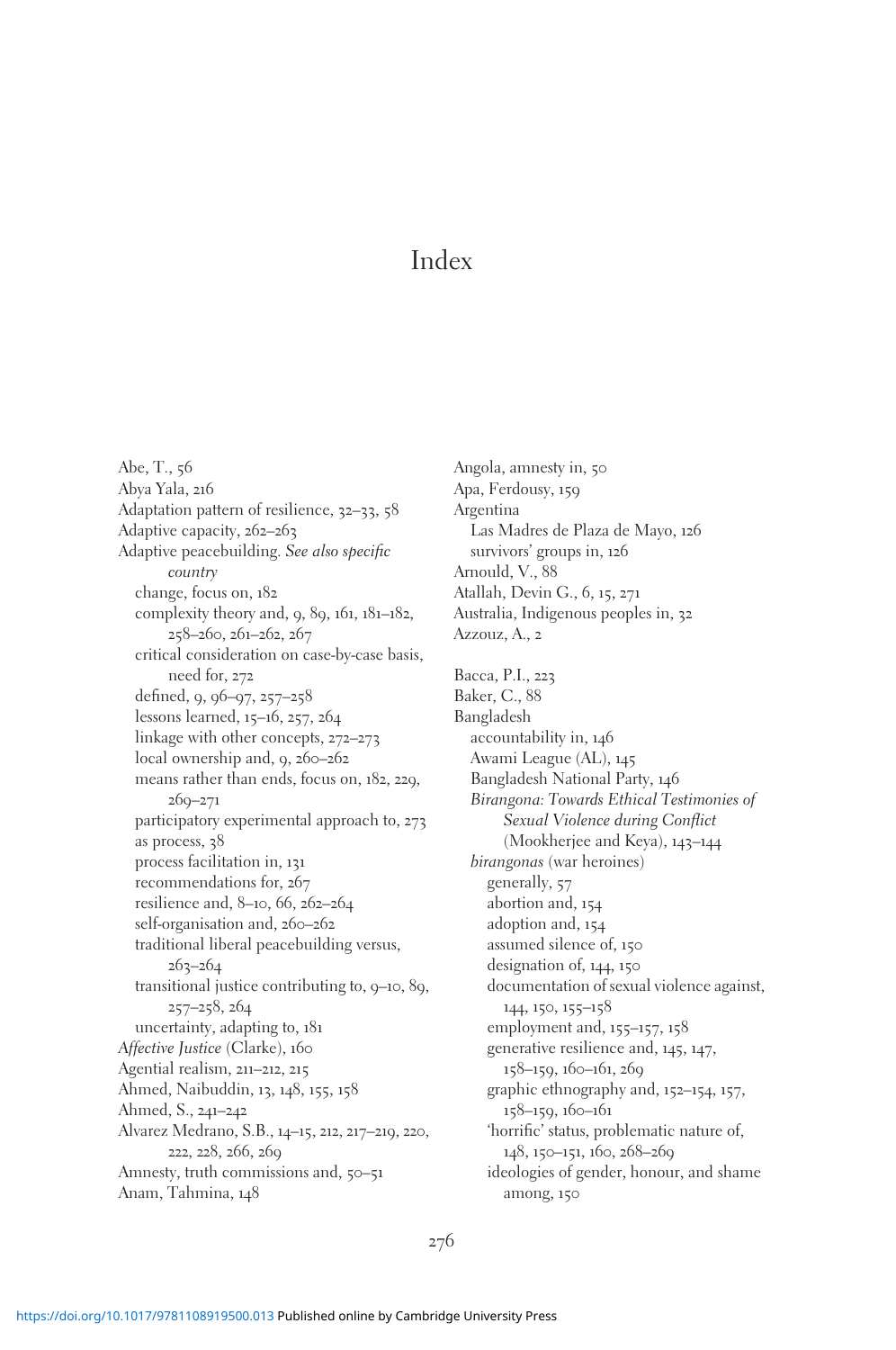images of, 147–149 marriage and, 154–155, 157 overview, 13 rehabilitation programmes, 154–158 'reproductive heteronormativity' and, 157–158 sexual violence and, 13, 144–145, 147–152, 158–159, 268–269 testimonies of, 148–149, 150–151, 268–269 transitional justice and, 147 case studies generally, 3–4, 257 fieldwork in, 149–150 genocide in, 150 impunity in, 146 International Crimes Tribunal (ICT) Act of 1973, 145 Jamaat-e-Islami Party, 146 military rule in, 146 overview, 13 reconciliation in, 147 Rehabilitation Board, 154, 155 transitional justice in, 146, 147 War Crimes Tribunal, 13, 145–146, 147, 159–160, 269 war in, 144 Barad, K., 211–212, 213, 215 Barrios, R.E., 96, 99 Bernath, J., 164 Bhaksar, Shiromoni, 150 Biko, Steve, 247–248 'Biological logic', 218 Bizimungu, Pasteur, 106 Blaškić, Tihomir, 83, 85-87 Boban, Mate, 74 Boggs, G.L., 247 Bosnia–Herzegovina Ahmići massacre absence of community and, 79–80, 82 clustering of resources and, 78–79 cohesion and, 82–85 desire to live, loss of, 77–78 educational system, cohesion and,  $84 - 85$ ethnic divisions, ICTY leading to entrenching of, 86–88 ethnicity and, 81–82, 85 failures of ICTY, 270 faith and, 78 individual resilience and, 76–80 limited impact of ICTY, 89, 90 loss of resources and, 77–78

multi-systemic hindrances to resilience, 80–85 overview, 3–4, 11–12, 16, 73, 74–75, 90 population of Ahmići, 79 resilience, failure of ICTY to foster, 86–88 Russian doll analogy, 80-81 Army of BiH (ABiH), 73, 74–75, 77, 82, 84 Army of Republika Srpska (VRS), 74 Bosnian War, 73, 74–75, 81, 159–160 case studies generally, 3–4, 257 criminal trials in, 62 Croatian Defence Council (HVO), 73, 74–75, 83, 84, 85 Croatian Democratic Union, 86 ICTY (See International Criminal Tribunal for the former Yugoslavia (ICTY)) tripartite Presidency in, 81 United Nations Protection Force (UNPROFOR), 83 Vance–Owen Peace Plan, 74 Bourdieu, P., 59–60 Brazil, Kawahiva people, 31 Burnet, J.E., 12, 14, 16, 267, 268 Burundi amnesty in, 51 NGOs in, 65 psychosocial healing in, 65 Trauma Healing and Reconciliation Services (THARS), 65 Cabnal, L., 217 Cambodia apsara (dance performance), 179 Bophana Audiovisual Resource Center, 180 Cambodian National Rescue Party (CNRP), 169 Cambodian People's Party (CPP), 169 case studies generally, 3–4, 16, 257 civil war in, 166 corruption in, 170–171 COVID-19 pandemic in, 172 criminal trials in, 62 data collection, 164, 165 depopulation of cities, 166 Extraordinary Chambers in the Courts of Cambodia (ECCC) attribution of responsibility, 173–174 creation of, 167–168 criminal trials in, 62 limitations of, 176–177 mandate of, 167–168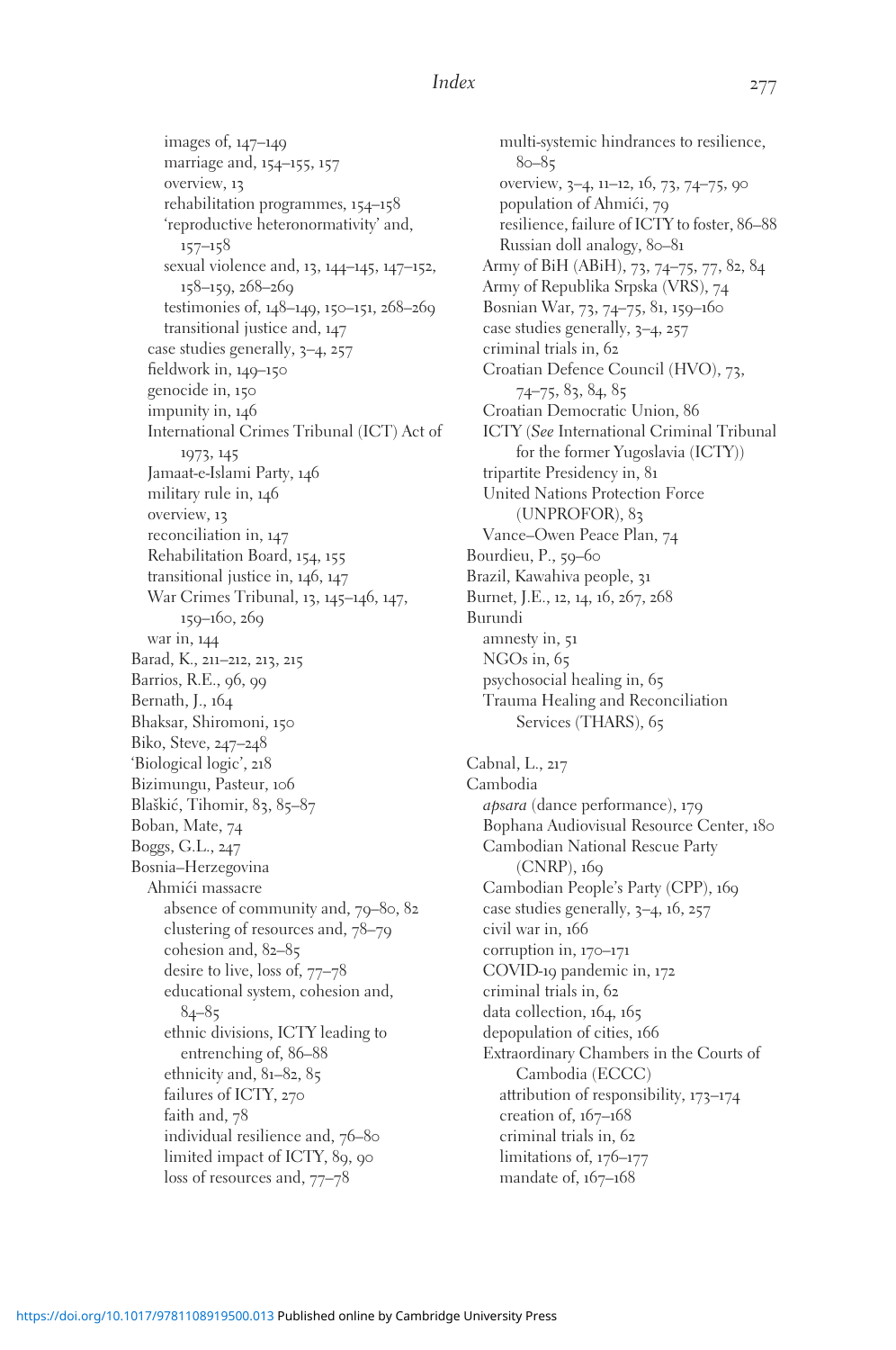Cambodia (cont.) mental health benefits of participation in, 176 overview, 14 politicisation of, 174–175 reparations and, 48, 51, 63–64, 178–181 resilience, impact on, 165, 173 transitional justice, 173–177, 178–181 victim participation in, 63, 175–177 foreign investment in, 172 Kdei Karuna (NGO), 180 Khmer Rouge, 13–14, 48, 164, 166–167, 171–172 Law on Associations and Non-Governmental Organizations (LANGO), 169–170 mass executions in, 167 migrant labour in, 172 NGOs in, 168, 169–170, 175–176, 177, 179, 180 overview, 13–14, 165–166, 182–183 patronage networks in, 171 Phka Sla, 90 Pka Sla Krom Angkar (dance performance), 180 reparations in, 48, 51, 63-64, 178-181 repression in, 169–170 resilience in ECCC, impact of, 165, 173 economic system and, 168, 171–173 legal system and, 168, 170–171 multiple systems as undermining, 270–271 political system and, 168, 169–170 social-ecological approach to, 165 transitional justice, impact of, 165, 270–271 sexual violence in, 170–171 starvation in, 166–167 Transcultural Psychological Organisation (TPO), 179, 180 transitional justice in adaptive peacebuilding, limitations regarding, 181–183 ECCC and, 173–177, 178–181 resilience, impact on, 165, 270–271 Union of Youth Federations of Cambodia, 171 United Nations Transitional Authority in Cambodia (UNTAC), 167, 169 Vietnamese invasion of, 167 Vietnam War and, 166

Canada fly-in courts in, 37 historical justice in,  $48$ Indigenous peoples in, 32, 37, 47 Social Sciences and Humanities Research Council (SSHRC), 223 Truth and Reconciliation Commission (TRC), 47, 48 Center for Human Rights and International Justice (CHRIJ), 223 Chakravarty, A., 112 Chandler, D., 135 Chile reparations in, 51 rights-based approach to community empowerment in, 6 China, foreign investment in Cambodia, 172 Chirix García, E., 214-215, 217 Circumplex Model of Marital and Family Systems, 82–83 Clark, J.N., 11–12, 16, 62, 63, 133, 266, 268, 270 Clark, P., 110–111 Clarke, K., 160 Colombia adaptive peacebuilding, role of transitional justice in promoting, 206, 207 case studies generally, 3–4, 257 colonialism, effects of, 215–216 Commission for the Clarification of the Truth, Coexistence and Reconciliation, 189 Comprehensive System of Truth, Justice, Reparation and Non-Repetition, 189, 199 corruption in, 201–202, 203 data collection, 187–188 Development Programmes with a Territorial Focus (PDETs), 200 Disarmament, Demobilisation and Reintegration (DDR), 189 Ejército de Liberación Nacional (ELN), 187 Entrelazando (weaving together), 191, 197–198 farming cooperatives in, 202–203 fieldwork in, 187–188 fresh perspective on transitional justice in, 7–8 gender roles in, 191 hegemonic masculinity in, 192–193 internally displaced persons (IDPs) collective resilience, 193–198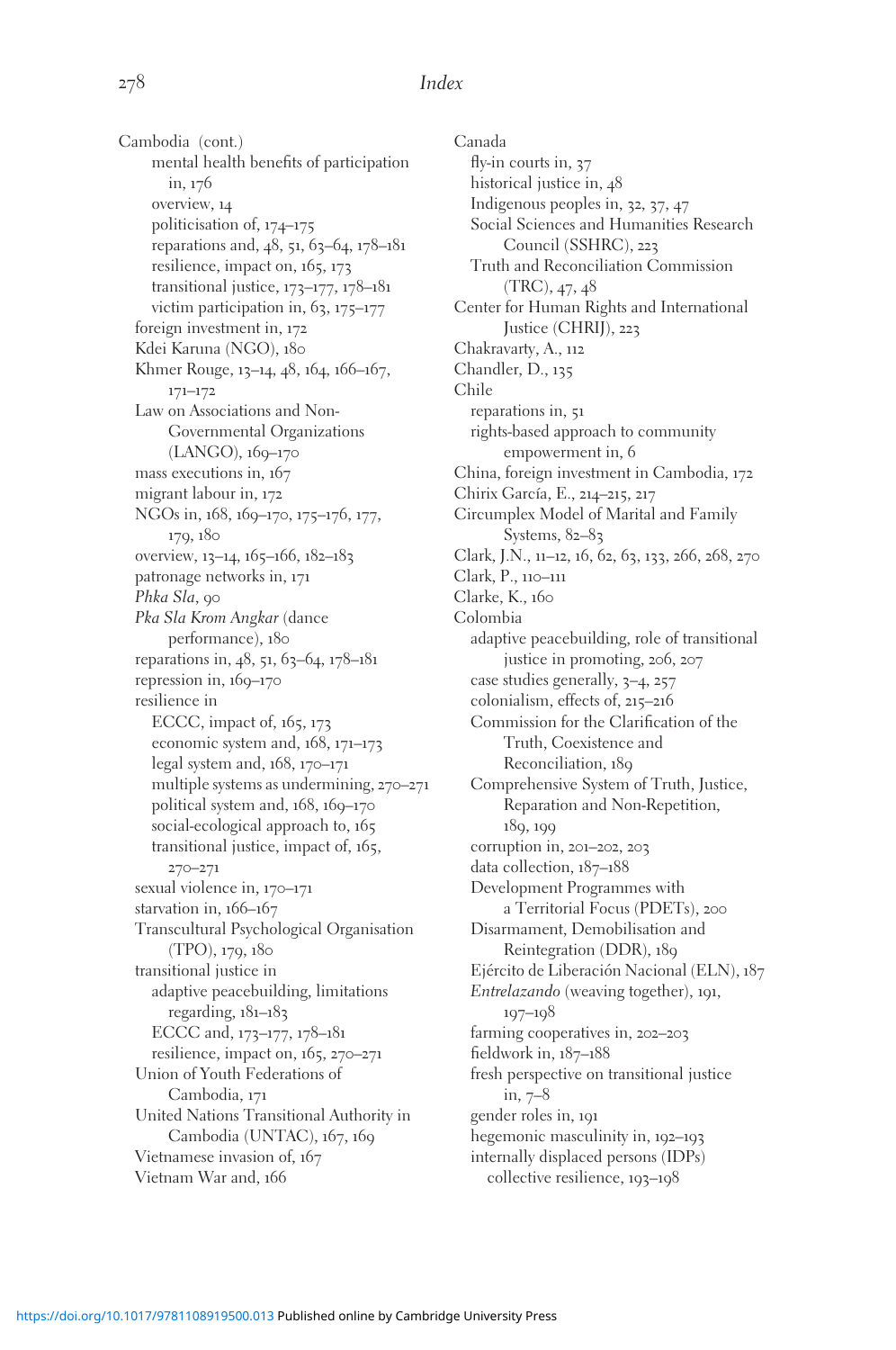individual resilience, 190–193 land restitution and, 201–204 overview, 14 reparations and, 200–201 research on, 187–189 social relations and organisation and, 198–199 land restitution in, 188, 201–204 Law of Victims for Indigenous Communities, 215–216 machismo in, 191 methodology of study, 187–189 National Association of Peasant Users  $(ANUC)$ ,  $108$ overview, 14, 189–190, 206–207 peace agreement in, 187, 189 'radical citizenship' in, 198, 265 reparations in, 188, 200–201 resilience in collective resilience, 193–199 connecting individual and collective resilience, 204–206 housing and, 196 individual resilience, 190–193 land ownership and, 193–195 local ownership and, 265–266 mental health issues, 190–193 psychosocial healing, 191–192 reparations and, 200–201 salir adelante (moving forward), 204–206 self-organisation and, 265-266 social relations and organisation, impact of, 193, 198–199, 206 societal resilience, 265-266 socio-economic obstacles to, 193–198 transitional justice, role of in promoting, 206, 207 restorative justice in, 207 Revolutionary Armed Forces of Colombia (FARC) Bloque Caribe, 189 collective resilience, 193–198 individual resilience, 190–193 land restitution and, 201–204 overview, 14 reincorporation of, 188–189, 204 reparations and, 200–201 research on, 187–189 social relations and organisation and, 198–199

salir adelante (moving forward), 204–206 Special Jurisdiction for Peace (JEP), 189, 200, 207 transitional justice in adaptive peacebuilding, role in promoting, 206, 207 local ownership and, 265-266 reparations, 200–201 resilience, role in promoting, 206, 207 self-organisation and, 265-266 weakening of social ties as unintended consequence of, 201–204, 206 Truth Commission, 206–207 Unit for the Search of Disappeared Persons, 180 Victims and Land Restitution Law (2011), 188, 189, 199, 200, 201, 203, 205 Victims' Unit, 188, 201 Comes, T., 79–80 Complexity theory adaptive peacebuilding and, 9, 89, 161, 181–182, 258–260, 261–262, 267 non-linearity and, 259, 260 resilience and, 213 social systems and, 258–259 spacecraft example, 258–259 transitional justice and, 259–260 Congo, Democratic Republic of peacebuilding in, 88 transitional justice in, 88 Conservation of Resources Theory, 78 COVID-19 pandemic in Cambodia, 172 in Palestine, 238 resilience and, 1, 2 in Uganda, 119, 124 Craps, S., 27 Crimes against humanity in ICTY, 85, 86 in international criminal law, 49 sexual violence as, 210–211, 214 Criminal trials. See also specific country in ICTR, 49, 108–109 in ICTY, 49 as mechanism of transitional justice, 61–62 problems with, 61–62 resilience, contributing to, 46, 61–62 societal resilience and, 11, 46 truth commissions and, 51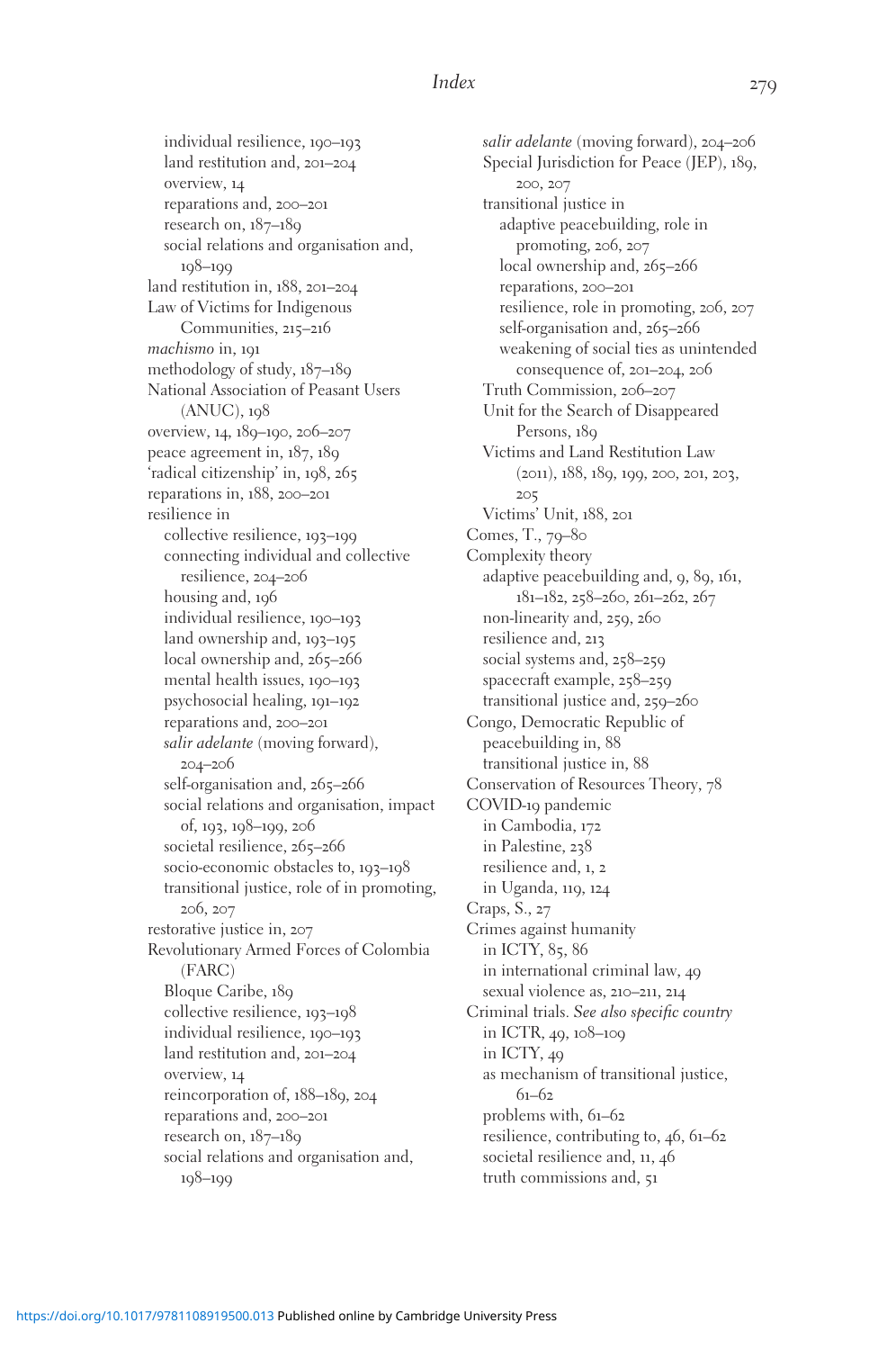Crosby, A., 14–15, 212, 222–225, 228, 266, 269 Cumes, A., 217 Customary practices as mechanism of transitional justice, 64 resilience, contributing to, 46, 64 Daly, E., 52–54 'Damage narratives', 211–212, 220 Darwish, Mahmoud, 238 Das, V., 149 Decolonial attitude in Palestine, 239–243 transformative justice and, 239–243 de Coning, C., 8–10, 15–16, 35–36, 42, 52, 66, 88–89, 90, 96–97, 131, 160, 161 de Langis, T., 180 Differential impact, 36 Distributive justice, 48, 51, 53–55 Dixon, E., 239, 248, 249, 250, 251 Dolan, C., 123, 133–134 Dream practice, 238–239 Drumbl, M.A., 49 Duffield, M., 1 Duthie, R., 6 Duty to prosecute, 49 Dynamic resilience, 34–36 Džaferović, Šefik, 81–82 Ebola, 119 Edström, J., 131–132, 133 Egeland, J., 122–123 Egypt, Palestine and, 242 El Salvador, amnesty in, 50 Equifinality, 34–35 European Union, Palestine and, 242 Evans, B., 161 Evans, M., 53–54, 55, 234–235 Fly-in courts, 37 Folke, C., 262 Freire, P., 247 Galtung, J., 96 Gender Bangladesh, birangonas (war heroines) in (See Bangladesh) Colombia, gender roles in, 191 Guatemala, Mayan women in (See Guatemala) Mayan cosmovision, gendered

missing and murdered Indigenous women and girls, trans and Two-Spirit people (MMIWG2S), 240–241, 250 Philippines, changing gender roles in,  $25$ Senegal, changing gender roles in, 35 Geneva Conventions, Bosnia-Herzegovina and, 85, 86 Geneva Peacebuilding Platform, 60-61 Genocide adaptive peacebuilding, post-genocide recovery and, 96–97 in Bangladesh, 150 in international criminal law, 49 multi-systemic resilience and, 26, 28 in Rwanda, 61–62, 95–96, 97–99 transitional justice, post-genocide recovery and, 96–97 Giacaman, R., 236–237 Global Summit to End Sexual Violence in Conflict, 150–160 Grabar-Kitarovic´, Kolinda, 81–82 Grandin, G., 212 Gready, P., 53–54, 56, 236 Great Depression, 27 Guatemala case studies generally, 3–4, 257 Centre for Legal Action in Human Rights (CALDH), 210, 217, 219 Coordinadora de Jóvenes de Sololá, 219 criminal trials in, 210–211 Defensoría Maya Ch'orti', 219 distributive justice in, 48 Flor de Maguey Collective, 217, 219 Grupo de Mujeres Xu'm Saj Chee, 217 Grupo Mujeres Mayas Kaqla, 219, 220, 221, 224, 230 judicial system in, 229 Mayan cosmovision, 213–217 absence of recognition in justice system, 214–215 gendered understanding of, 216–217, 220 holistic nature of, 215 land-body-territory intersection in, 213–217, 220, 228, 229 non-dualistic nature of, 215 overview, 212 persistence of, 228 'relational beings' in, 216 Mayan women in Ajq'ij (spiritual guides) and, 221

understanding of, 216–217, 220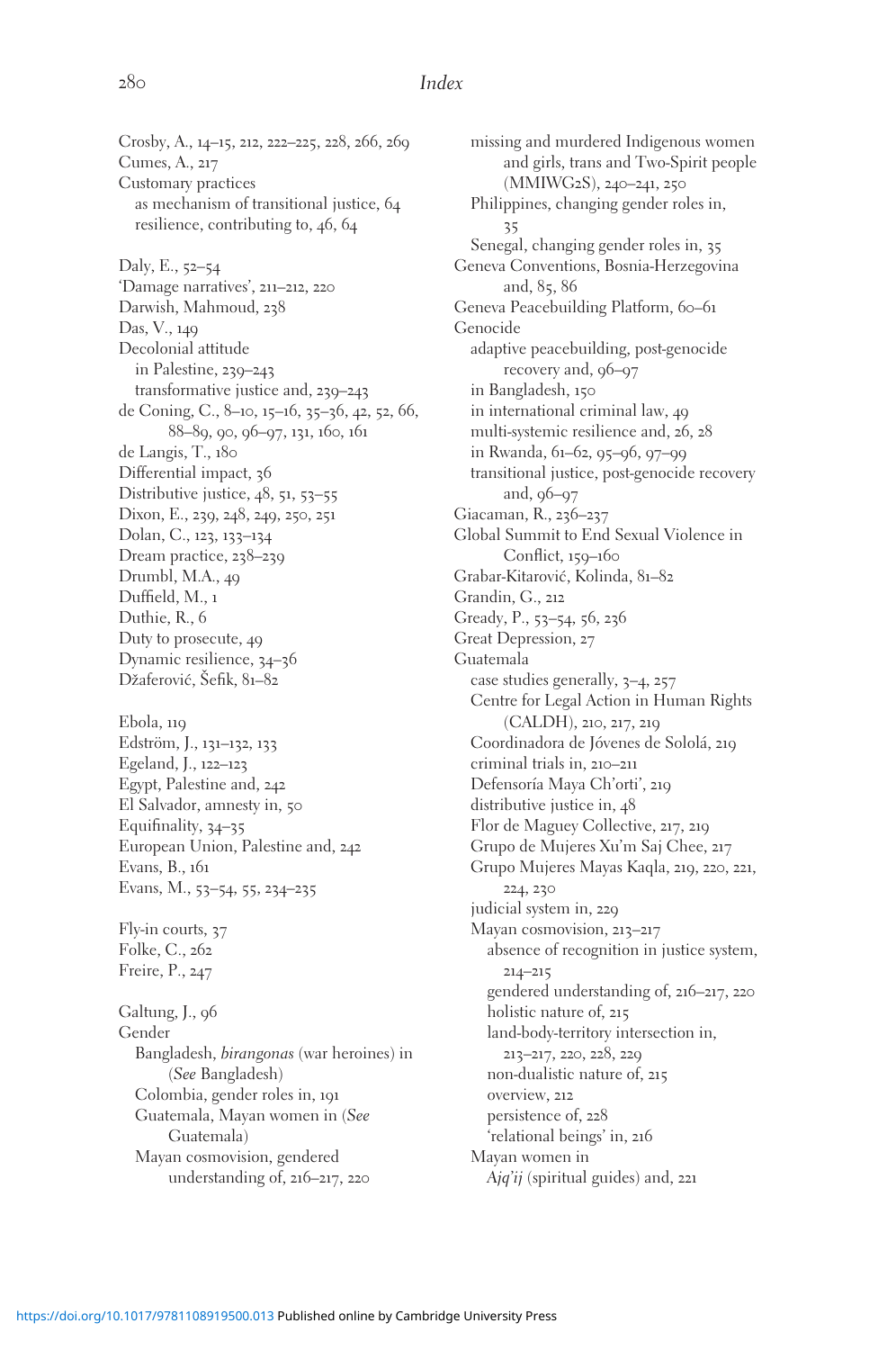Chatz'ukuj a Kaslemal (find the best way to live), 218, 230 Chayik'a'a Kaslemal (build your own life), 218, 230 colonialism, effects of, 212–213, 215, 229–230 'damage narratives' and, 211–212, 220 'human rights defenders', 218 integrated processes of resilience, 220–221 Kajokachoq'ab (use your strengths), 218, 230 local ownership and, 266 overview, 14–15 resilience and, 211, 213–214, 230 self-organisation and, 266 self-representations in creative workshops, 222–228 sexual violence and, 210–211, 214, 217, 219, 224–225 struggle, experience framed in terms of, 217–219 training-healing-action-reflection workshops, 218–222 truth-finding and, 211 Xojch'awoq (let's talk), 218, 230 Mujeres Asociación para la Justicia y la Reconciliación, 219 National Reparations Programme (PNR), 210 National Union of Guatemala Women (UNAMG), 223 NGOs in, 210, 217, 219, 223, 224, 230 non-repetition in, 210–211 Red Departmental de Mujeres Sololatcas con Visión Integral, 219 reparations in, 210, 227 Sepur Zarco trial, 210–211, 214, 222–223 transitional justice failures of, 213, 229 requirements for, 229 truth-finding in, 210, 211, 227 United Nations Historical Clarification Commission (CEH), 210 Habyarimana, Juvénal, 97

Haeri, S., 3 Hall, P.A., 27 Handal, Nathalie, 248 Hartling, L.M., 5-6 Hasina, Sheikh, 145 Hayner, P.B., 48, 51

Hayward, B.M., 5-6 Herman, J., 65 Historical justice, 48, 56 Hobfoll, S.E., 78 Hoddy, E.T., 56 Holocaust, 77–78, 151 Hoover, Herbert, 27 Howell, A., 2–3 Hughes, B., 259 Human rights cross-fertilisation of ideas and, 26 Guatemala, Mayan women as 'human rights defenders', 218 transitional justice, relation to, 47 Humphrey, M., 126 Hun Many, 171 Hun Sen, 167, 169, 170, 171 Huntley, A., 240–241, 250 Hurricane Katrina, 32

ICC. See International Criminal Court (ICC) ICTR. See International Criminal Tribunal for Rwanda (ICTR) ICTY. See International Criminal Tribunal for the former Yugoslavia (ICTY) Indigenous peoples in Australia, 32 in Canada, 32, 37, 47 customary practices and, 64 'damage narratives' and, 211–212, 220 fly-in courts, 37 historical justice and, 48 justice systems of, 37 Mayan women (See Guatemala) missing and murdered Indigenous women and girls, trans and Two-Spirit people (MMIWG2S), 240–241, 250 in Palestine (See Palestine) resistance and, 32 sovereignty and, 241 transitional justice and resilience in, 7 United Nations Declaration on the Rights of Indigenous Peoples, 32, 215–216 Interdisciplinarity, resilience and, 4 International Center for Transitional Justice (ICTJ), 50 International Criminal Court (ICC) creation of, 105 Uganda and, 124–125 victims and, 63 International criminal law, 49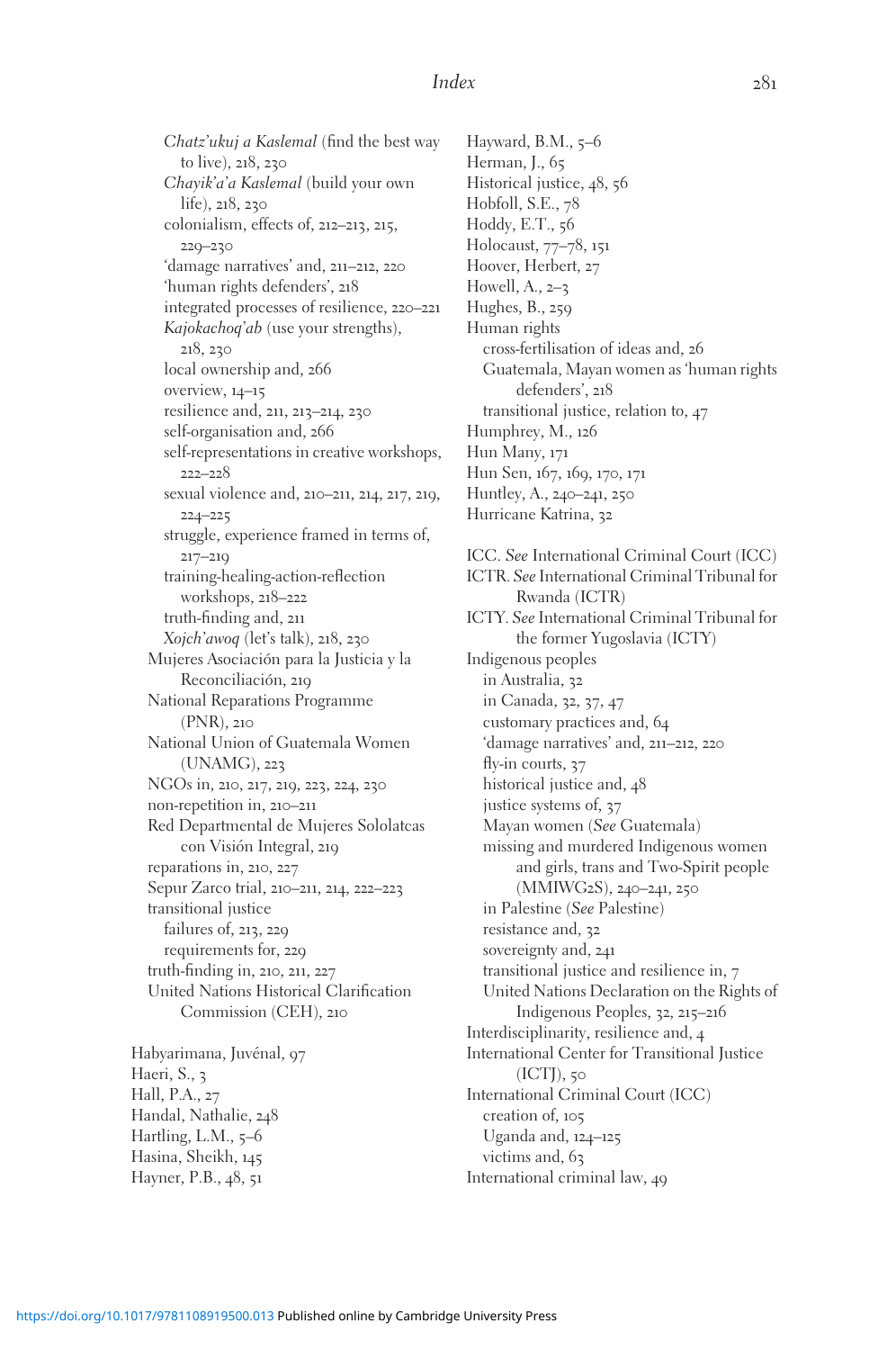International Criminal Tribunal for Rwanda (ICTR). See also Rwanda creation of, 105 criminal trials in, 49, 108–109 International Residual Mechanism for Criminal Tribunals and, 113 limited impact of, 108–109 as model of transitional justice, 97 reparations and, 112–113, 114 Rules of Procedure and Evidence, 113 Victims and Witness Support Unit, 113 International Criminal Tribunal for the former Yugoslavia (ICTY). See also Bosnia–Herzegovina Ahmići massacre and, 74, 75 Blaškić trial, 83, 85–87 Bosnian War and, 74 creation of, 85, 105 crimes against humanity in, 85, 86 criminal trials in, 49 ethnic divisions, entrenching of, 12, 86–88 failures of, 270 Josipović trial, 86–87 Kordić trial, 84, 85–87 Kupreškić trials, 86–87 limited impact of, 89, 90 resilience, failure to foster, 86–88 retributive justice in, 47 International Development Research Centre (IDRC), 223 International Monetary Fund, 160 Iran, Palestine and, 242 Isakhan, B., 2 Islamic State, 2 Israeli Occupation of Palestine, 242, 243–244, 249–250 Izetbegović, Alija, 75 Izquierdo, B., 215–216 Joinet, L., 49–50 Jordan, Palestine and, 242 Joseph, J., 57 Josipović, Ivo, 83, 86–87 Juncos, A.E., 57 Justice and Reconciliation Project (JRP), 129 Justice systems complexity of, 37 efficiency of, 38–39 evolution of, 39 fly-in courts, 37 of Indigenous peoples, 37

modularity of, 39 need for better understanding of, 39–42 neoliberal approach, move away from, 37–38 optimum principles of, 38–39 reliability of, 38 resilience in, 37–39 scalability of, 39 Kaepernick, Colin, 250 Kagame, Paul, 106 Kajikawa, Y., 1–2 Kastner, P., 5, 57, 59, 60, 61 Kawahiva people, 31 Kent, L., 127 Kirmayer, L.J., 130–131, 133 Kony, Joseph, 124–125 Kordić, Dario, 83-84, 85-87 Košić, Vlado, 83-84 Kupreškić, Mirjan, 86–87 Kupreškić, Vlatko, 86–87 Kupreškić, Zoran, 86–87 Ladinx, use of term, 212 Laketa, S., 84 Lambourne, W., 11, 52–54, 55–56, 263, 270 Lamont, M., 27 Laplante, L.J., 51 Law, cross-fertilisation of ideas and, 26 Lebanon, resilience in, 82 Lederach, J.P., 53 Leebaw, B.A., 6 Liberalism. See Neoliberalism Liebenberg, L., 75, 79 Local ownership adaptive peacebuilding and, 9, 260–262 in Colombia, 265–266 in Guatemala, 266 in Uganda, 264–265 Lon Nol, 166–167 Luthar, S.S., 5–6 Lykes, M.B., 14–15, 212, 222–225, 228, 266, 269 Maddison, S., 56 Mahdiani, H., 4 Mani, R., 53 Martin, L., 136 Masud, H.R., 15, 271

McAuliffe, P., 54, 55, 89 Memory-making, resilience and, 151–152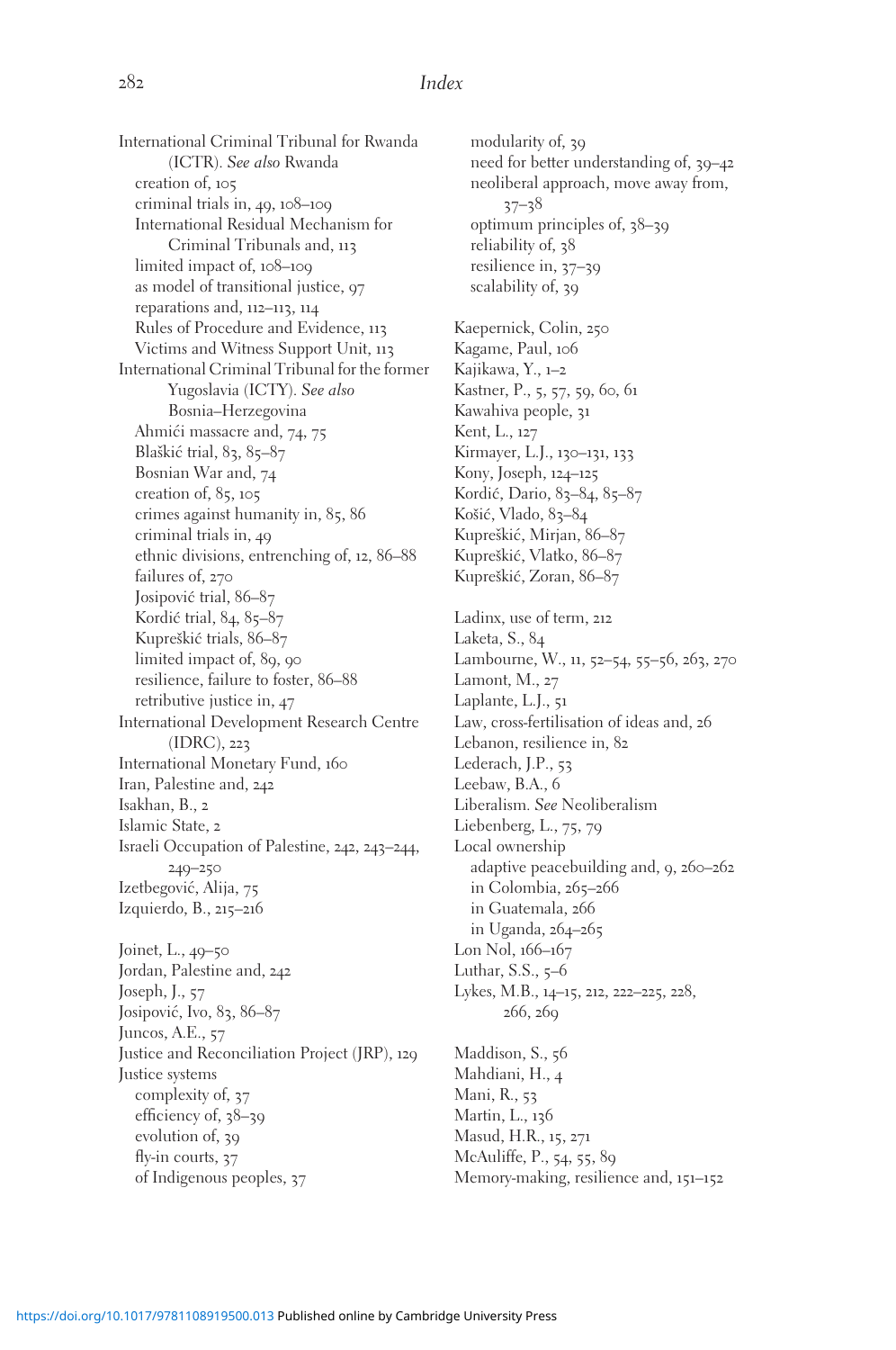Mexico Mama Maquín (NGO), 227 Mayan women in, 227 Millar, G., 7 Mookherjee, N., 13, 57, 268–269 Moore, J.C., 79 Morocco, reparations in, 51 Mozambique, amnesty in, 50 Mujib, Sheikh, 145, 154 Multifinality, 35-36 Multi-systemic model of resilience, 4–5, 8, 23–26, 42, 58, 263 Muvingi, I., 88 Navigation, resilience and, 28–29 'Negative peace', 48, 96 Negotiation, resilience and, 28–29 Neoliberalism critique of, 53–54 justice systems, move away from neoliberal approach to, 37–38 peacebuilding and, 88–89, 267 social-ecological model of resilience, move toward, 27–28, 120, 161, 270 Nepal, survivors' groups in, 126–127 Ngomokwe, F., 12–13, 14, 264–265 Non-governmental organisations (NGOs). See specific country or organisation Non-linearity, 259, 260 Norodom Sihanouk, 166 Nuremberg Tribunal, 49, 85 Nussio, E., 7–8 Nuwayhid, I., 82

Obradovic-Wochnik, J, 88 Ogata, S., 105 Oil and gas industry, resilience and, 29–30 Olson, D.H., 82–83 Ongwen, D., 124–125 Orentlicher, D.F., 49, 84 Organisation for Economic Co-operation and Development (OECD), 262–263 Organization for Security and Co-operation in Europe (OSCE), 74, 85

Palestine case studies generally, 3–4, 257 Community Health Worker (CHW) programmes, 243–245, 246–247, 250 counter-narratives, 237 COVID-19 pandemic in, 238

Hamas, 242 Israeli Occupation of, 242, 243–244, 249–250 methodology of study, 238–239 Nakba (disaster), 237–238 'occupation of the senses' concept, 236 overview, 15 Palestinian Authority, 242 Palestinian Resilience Research Collaborative (RRC), 245–247, 250, 251 refugee camps, 243–245 rights-based approach to community empowerment in, 6 'theories in the flesh', 237 transformative justice in capacity for struggle and, 246–247 decolonial attitude and, 239–243 dream practice and, 238–239 embodied enactments of humanity and, 248–253 existing institutions as antithetical to, 242–243 human resources needed for, 245 NGOs as antithetical to, 242–243, 252–253 overview, 236–237, 253, 271 proxy model, 245–246 radical coalitions for, 243–248 'radical love' and, 248–253 'resetting our wings' and, 248–253 self-determination and, 239–243 sovereignty and, 241 trust and, 243 'unafraid replanting' and, 240 United Nations and, 242 'Wounds Inside' concept, 236–237 Panter-Brick, C., 78 Paris Peace Agreement of 1991, 167 Paz y Paz Bailey, Claudia, 229 Peacebuilding adaptive peacebuilding (See Adaptive peacebuilding) Geneva Peacebuilding Platform, 60-61 local turn in, 55 neoliberalism and, 88–89, 267 political nature of, 261 pragmatic turn in, 51–52, 88–89 resilience and, 57, 59 social-ecological model of resilience and, 57–58 systemic approach to, 89 transitional justice and, 49–52, 88 United Nations and, 8–9, 88–89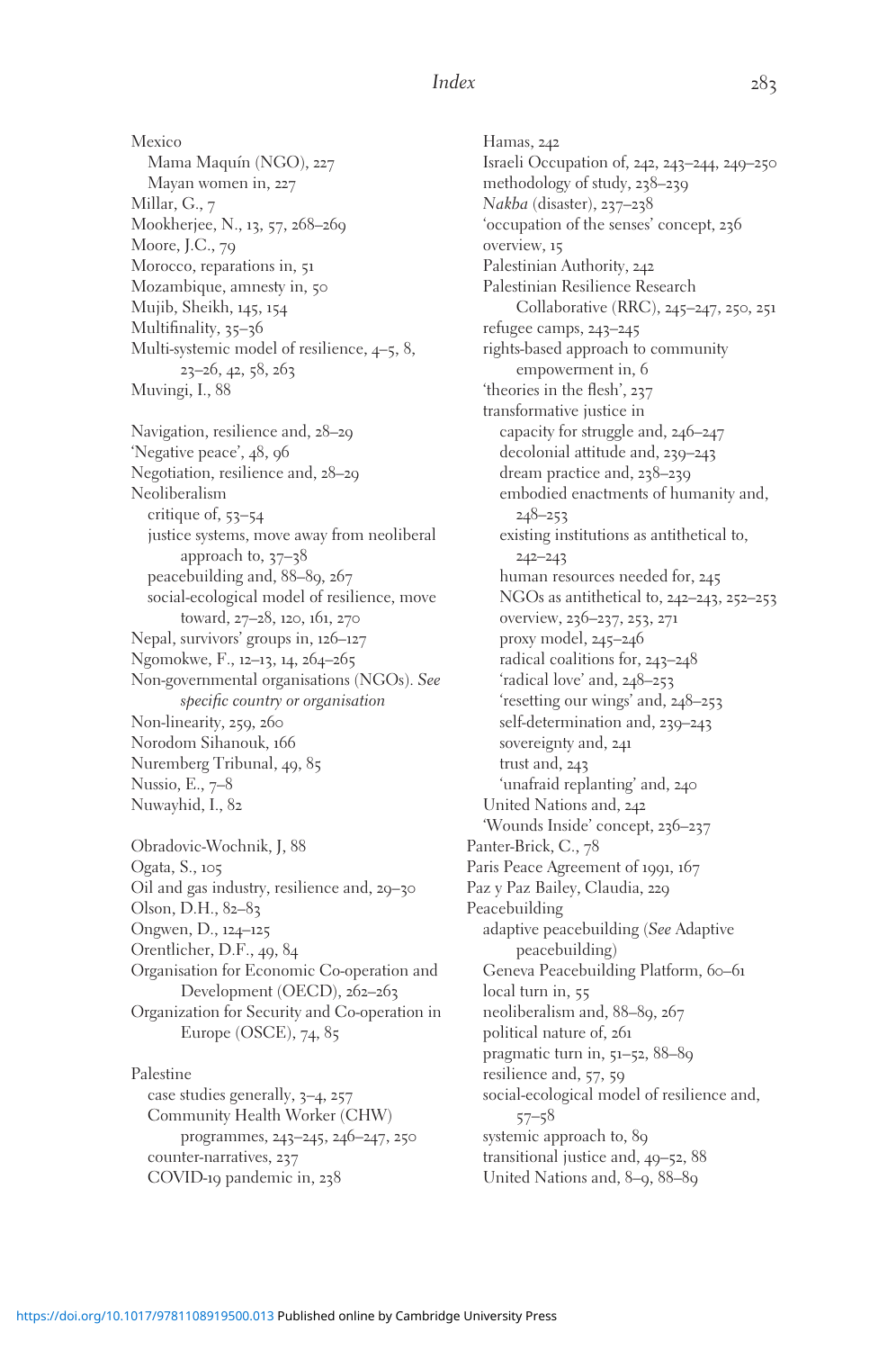Peacekeeping, 105 Pedagogy of the Oppressed (Freire), 247 Pérez Molina, Otto, 227 Persistence pattern of resilience, 31 Peru reparations in, 51, 64 Yuyachkani (theatre group), 224 Philippines changing gender roles in, 35 multifinality in, 35 Pol Pot, 166–167, 173–174 'Positive peace', 48, 96 Pouligny, B., 59, 60, 61 Principles against Impunity, 49–50 Psychosocial healing in Burundi, 65 in Colombia, 191–192 as mechanism of transitional justice, 65 resilience, contributing to, 46, 65 Purić, Ibrahim, 84 Qatar, Palestine and, 242 'Radical citizenship', 198, 265 'Radical love', 248–253 Rape. See Sexual violence Reconciliation, 47, 53, 146–147. See also specific country Recovery pattern of resilience, 32 Reed, J., 161 Refugee Law Project (RLP), 122, 129, 133–134 Reparations. See also specific country mechanism of transitional justice, reparations as,  $63-64$ reparative justice, 48, 51 resilience, contributing to, 46, 63–64 right to reparation, 51 societal resilience and, 11, 46, 63 'Reproductive heteronormativity', 157–158 'Resetting our wings', 248–253 Resilience. See also specific country adaptation pattern of, 32–33, 58 adaptive capacity and, 262–263 adaptive peacebuilding and, 10, 66, 262–264 agentic nature of, 60 biological systems and, 25 communal and group perspective, 130–131 complexity theory and, 213 in context of transitional justice, 11, 46–47, 66 COVID-19 pandemic and, 1, 2

criminal trials contributing to, 46, 61–62 critical consideration on case-by-case basis, need for, 272 cross-cultural approach to,  $3-4$ cross-fertilisation of ideas and, 26 customary practices contributing to, 46, 64 dangers in use of, 58, 59 defined, 23, 95–96, 262 differential impact and, 36 dynamic resilience, 34–36 equifinality and, 34–35 Eurocentric bias in approach to, 26–27, 28 genocide and, 26, 28 Indigenous peoples and, 7 individual versus social-ecological approach, 3, 27–28 interdisciplinarity and, 4 in justice systems, 37–39 (See also Justice systems) key questions regarding, 11 lack of attention, 2 lessons learned, 15–16, 257, 264 linkage with other concepts, 272–273 literature, gaps in, 25 in local communities, 121 memory-making and, 151–152 multifinality and, 35–36 multiple levels of, 272 multi-systemic model of, 4–5, 8, 23–26, 42, 58, 263 navigation and, 28–29 need for better understanding of, 39–42 negotiation and, 28–29 neoliberal approach, move away from, 27–28, 120, 161 nested relationships, 24–25 oil and gas industry and, 29–30 participatory experimental approach to, 273 patterns of, 31–34 peacebuilding and, 57, 59 persistence pattern of, 31 problematic descriptions of, 2–3 as process, 23, 30–31, 57, 102, 161, 269–271, 272 progressive use of, 60 psychosocial healing contributing to, 46, 65 quality of process, importance of, 272 recovery pattern of, 32 reparations contributing to,  $46, 63-64$ resistance pattern of, 31–32 in Rwanda, 26, 28 sexual violence and, 3, 145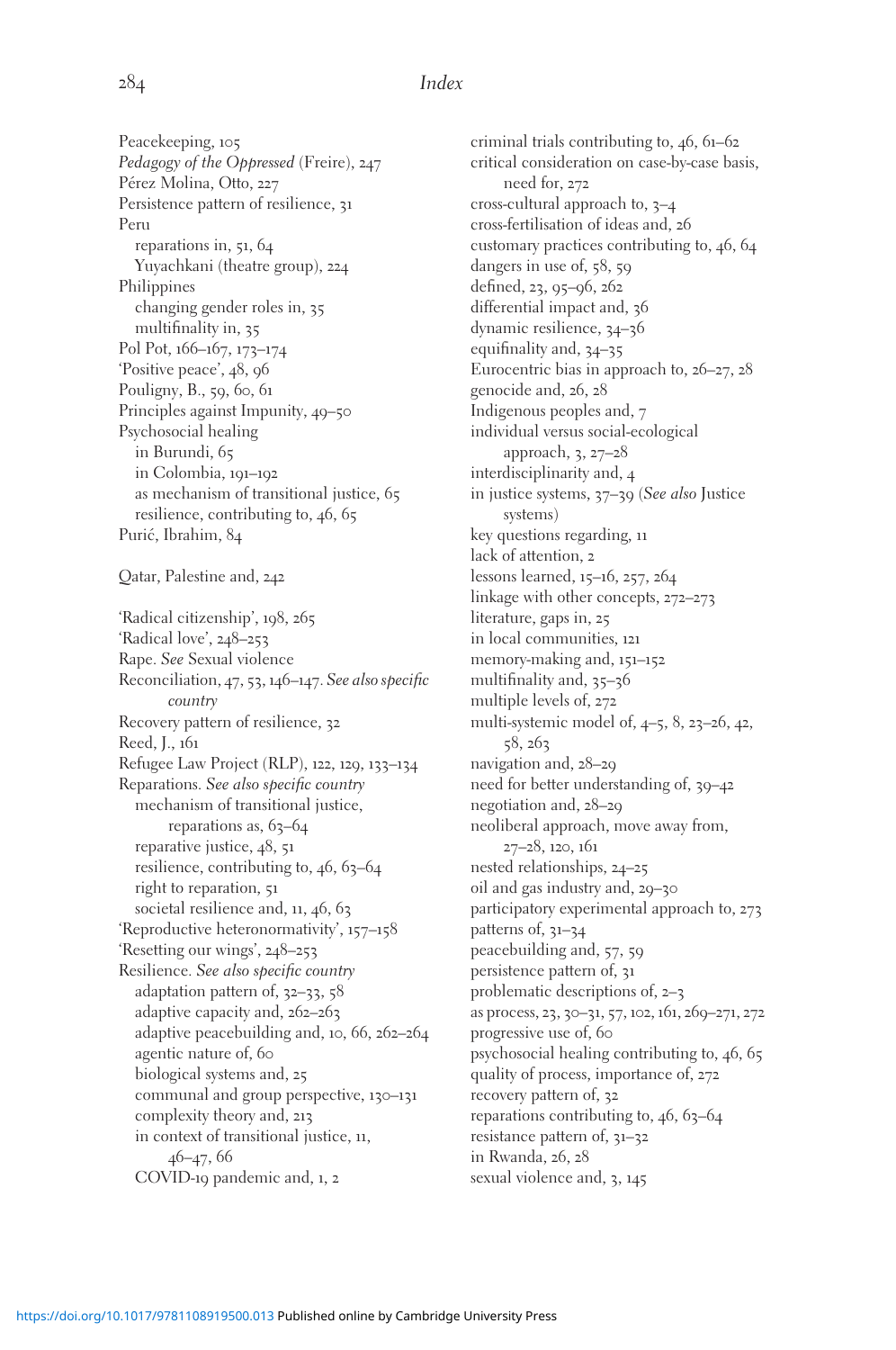'showing resilience', 30–31 social capital and, 262–263 social-ecological model of (See Social-ecological model of resilience) societal resilience, 11, 46, 59–60, 63, 265–266 synergies with transitional justice, 6–7 therapeutic jurisprudence and, 25–26 as trait, 95–96 transformation pattern of, 33–34 transitional justice and, 5–8, 57, 58, 59, 263 trauma theory and, 95–96 truth commissions contributing to, 46, 62–63 Resistance pattern of resilience, 31–32 Restorative justice in Colombia, 207 combined retributive and restorative justice, 47, 61–62 overview, 51 in Rwanda, 110–111 in South Africa, 47 Retributive justice combined retributive and restorative justice, 47, 61–62 in ICTY, 47 overview, 47 Right to justice, 49–50 Right to know, 50 Right to reparation, 51 Ríos Montt, Efraín, 210–211, 219 Robins, S., 53–54, 55–56, 126–127, 236 Rombouts, H., 126 Rome Statute, 160 Ruhl, J.B., 37, 38–39 Ruiz Serna, D., 216 Rwanda adaptive peacebuilding in church-based groups, role of, 96–97, 101–102 coping as, 102–104 cultural resources and, 101, 103–104 Gacaca courts hindering, 108, 110, 111–112 local resistance to, 97, 104–108 NGOs, role of, 96–97, 101–102, 105 religious and spiritual responses as, 99–102 reparations and, 112–115 social accompaniment and, 103 spirit cults and, 101 systemic hindrances to, 104–108, 268

case studies generally, 3–4, 16, 257 combined retributive and restorative justice in, 47, 61–62 criminal trials in, 61–62, 109 ethnic divisions in, 96 Gacaca courts adaptive peacebuilding, hindering, 108, 110, 111–112 combined retributive and restorative justice in, 47 criticisms of, 111 one-sided nature of, 110 overview, 12, 109–110 reparations and, 114 resilience, hindering, 110 restorative justice in, 110–111 RPF and, 108, 110, 112 state power, reinforcing, 108 transformation of, 110 truth-finding and, 111 genocide commemoration ceremonies, 106–107 Genocide Statute, 114 government prosecutions in, 109 Hutu people, reprisal killings of, 98–99, 106–107 ICTR (See International Criminal Tribunal for Rwanda (ICTR)) kubandwa (spirit cult), 101 kwihangana (bearing up under), 101, 103–104 multi-systemic resilience in, 26, 28 national unity and reconciliation in, 105–106 NGOs in, 96–97, 101–102, 105 overview, 12, 115 politics of, 96 post-genocide recovery in, 96–97 poverty in, 96, 108 'race talk', elimination of, 104–105, 107 recurrence of violence in, 107 reparations in, 112–115 resilience in coping as, 102–104 cultural resources and, 103–104 Gacaca courts hindering, 110 reparations and, 112–115 social accompaniment and, 103 Roman Catholic Church in, 100 Ruhengeri, need for multi-systemic resilience in, 41–42 Rwandan Armed Forces (RAF), 97–99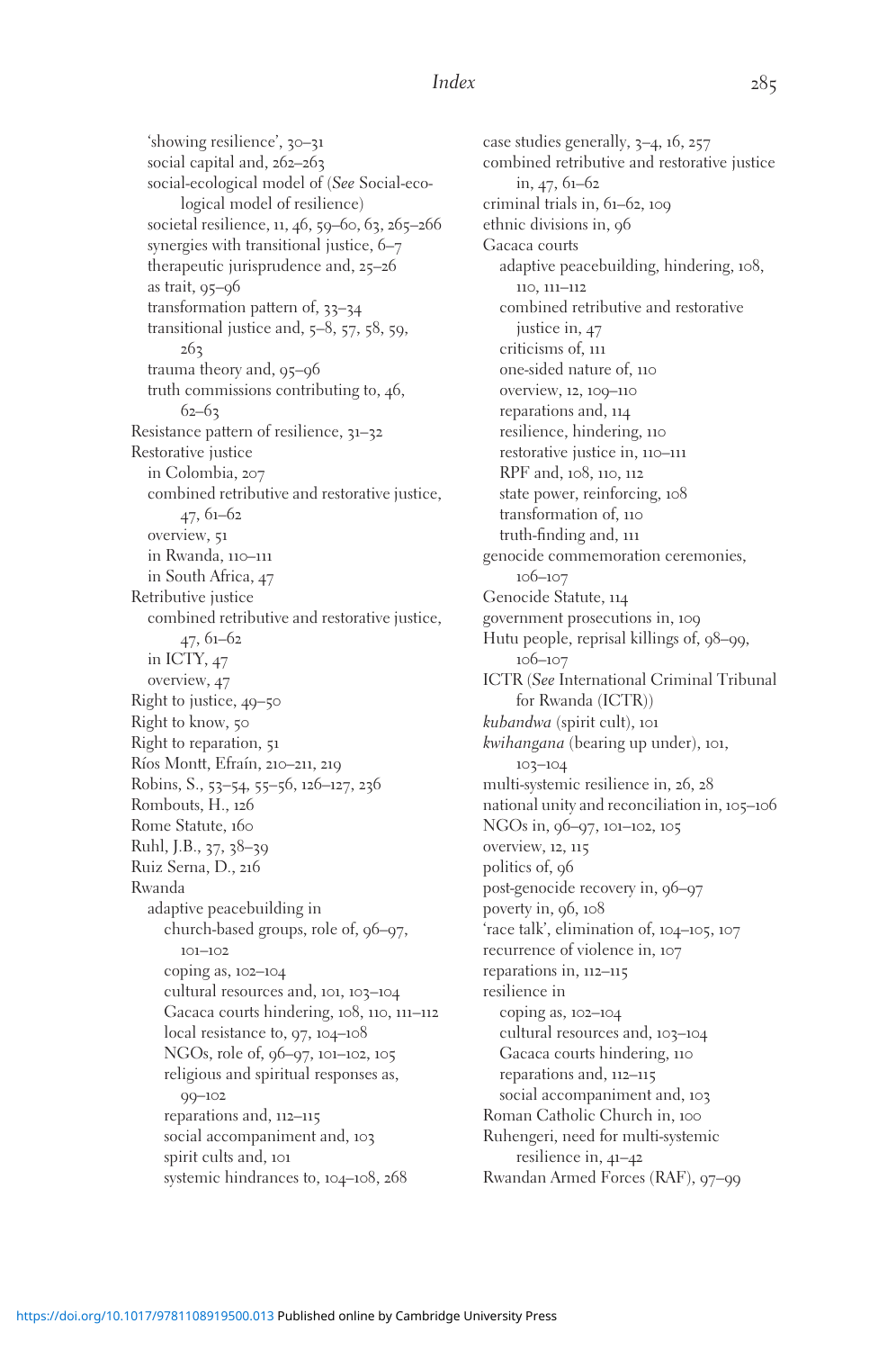Rwanda (cont.) Rwandan Patriotic Front (RPF), 12, 96, 97–99, 104, 105, 106–107, 108, 110, 112 Ryangombe (spirit cult), 101 sexual violence in, 98 survivors' groups in, 126 Tutsi people, genocide against, 61–62, 95–96, 97–99 Uganda compared, 13 Santos, Juan Manuel, 203 Sarkar, M., 149 Saul, J., 54 Schulz, P., 12–13, 14, 264–265 Self-determination in Palestine, 239–243 transformative justice and, 239–243 transitional justice and, 239 Self-organisation adaptive peacebuilding and, 260–262 in Colombia, 265–266 defined, 260 economy as self-organised system, 260 in Guatemala, 266 lessons learned, 264–267 in Uganda, 264–265 Senegal changing gender roles in, 35 multifinality in, 35 Sexual violence adaptive peacebuilding and, 160 birangonas (See Bangladesh) in Cambodia, 170–171 as crime against humanity, 210–211, 214 'damage narratives' and, 211–212 documentation of, 144 Global Summit to End Sexual Violence in Conflict, 159–160 in Guatemala, 210–211, 214, 217, 219, 224–225 resilience and, 3, 145 in Uganda, 13, 123, 129, 133–134, 135–136 Shahab, S., 2 Shalhoub-Kevorkian, N., 236, 249 Shapiro, S.C., 180 Shapiro-Phim, T., 90 Shepherd, L.J., 56 Shunuarah, M., 241 Sierra Leone combined retributive and restorative justice in, 47 criminal trials in, 62

Fambul Tok, 54 Special Court for Sierra Leone (SCSL), 47, 62 survivors' groups in, 136 Truth and Reconciliation Commission (TRC), 7, 47 Sikkink, K., 49 Sinalo, C.W., 26, 28 Social accompaniment, 103 Social capital, 59–60, 262–263 Social-ecological model of resilience in Cambodia, 165 emergence of, 25 neoliberal approach, move away from, 27–28, 120, 161, 270 overview, 168 peacebuilding and, 57–58 transitional justice and, 57–58 Social systems complexity theory and, 258–259 non-linearity of, 259 as not amenable to general rules, 259 'Social torture', 123 Societal resilience, 11, 46, 59–60, 63, 265–266 Society of Community Research and Action (SCRA), 244–245 Socio-economic justice, 48, 51, 53–55 South Africa amnesty in, 50 Apartheid, dismantling of, 34 Embalenhle, need for multi-systemic resilience in, 40–41 historical justice in, 48 Khulumani Victim Support Group, 126 restorative justice in, 47 SASOL (state-owned corporation), 40 survivors' groups in, 126 transitional justice in, 52 Truth and Reconciliation Commission (TRC), 47, 48, 50, 63, 146–147, 259 Sovereignty, transformative justice and, 241 Soyuz rocket, 258–259 The Spectral Wound: Sexual Violence, Public Memories and the Bangladesh War of 1971 (Mookherjee), 143, 152–154, 157, 158–159 Spivak, G.C., 157–158 Sri Lanka, amnesty in, 51 Stewart, B., 83 Stiles, A.S., 80-81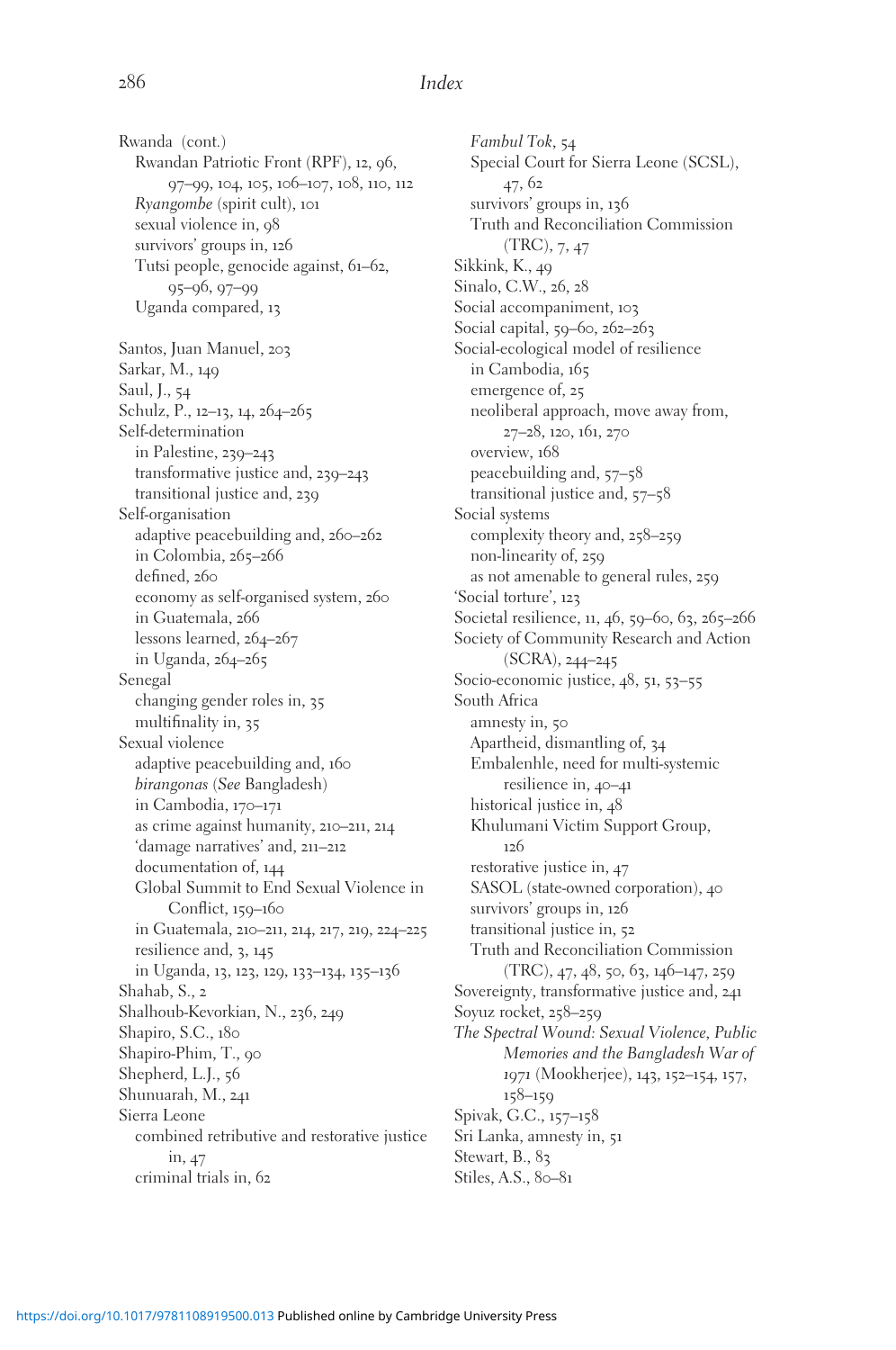Stojić, Dsmir, 84 Syria, resilience in, 2 Teitel, R.G., 48 Thailand, migrant labour from in Cambodia, 172 Therapeutic jurisprudence, 25–26 Theron, L., 58 Timor-Leste Commission for Reception, Truth and Reconciliation (CAVR), 51, 64 customary practices in, 64 nahe biti (customary practice), 64 restorative justice in, 51 survivors' groups in, 126–127 Tokyo Tribunal, 49, 85 Transformation pattern of resilience, 33–34 Transformative justice decolonial attitude and, 239–243 defined, 235–236 emergence of, 229 goals of, 235–236 in Palestine (See Palestine) self-determination and, 239–243 sovereignty and, 241 transitional justice versus, 235, 239, 253, 271 trust and, 243 Transitional justice. See also specific country adaptive peacebuilding, contributing to, 9–10, 89, 257–258, 264 civil and political rights, focus on, 234 complexity theory and, 259–260 context of, resilience in, 11, 46–47, 66 criminal trials (See Criminal trials) critical appraisal of, 46–47 critical consideration on case-by-case basis, need for, 272 cross-fertilisation of ideas and, 26 customary practices as mechanism of, 64 defined, 5, 47 distributive justice, 48, 51, 53–55 fresh perspective on, 7–8 historical justice, 48, 56 human rights, relation to, 47 ICT as model of, 97 Indigenous peoples and, 7 key questions regarding, 11 lessons learned, 15–16, 257, 264 linkage with other concepts, 272–273 literature, gaps in, 25 local turn in, 54–55

neglect of resilience in, 74 NGOs and, 55 in non-transitional periods, 47 'one-size-fits-all' model, 49 participatory experimental approach to, 273 peacebuilding and, 49–52, 88 political theory of, 47 post-genocide recovery and, 96–97 as process, 38 psychosocial healing as mechanism of, 65 recommendations for, 267 reconciliation, 47, 53, 146–147 reparations (See Reparations) resilience and, 5–8, 57, 58, 59, 263 restorative justice (See Restorative justice) retributive justice (See Retributive justice) self-determination and, 239 social-ecological model of resilience and, 57–58 social-ecological reframing of, 89-90, 266, 270 social justice, traditional neglect of, 6, 234–235 socio-economic justice, 48, 51, 53–55 stressors, response to, 263 structural factors, neglect of, 6 synergies with resilience, 6–7 transformative justice versus, 235, 239, 253, 271 transformative turn in, 52–56, 263, 270 truth commissions (See Truth commissions) as undermining resilience, 5–6 United Nations and, 49–50 Transparency International, 170 Trauma theory, resilience and, 95–96 Trust, transformative justice and, 243 Truth commissions. See also specific country amnesty and, 50–51 criminal trials and, 51 as mechanism of transitional justice, 62–63 resilience, contributing to, 46, 62–63 right to know and, 50 societal resilience and, 11, 46 victims and, 63 Tuck, E., 15, 211–212, 213, 220

Ubuntu, 259 Uganda Acholiland, 121, 126 Acholi War Debt Claimants' Association (AWDCA), 127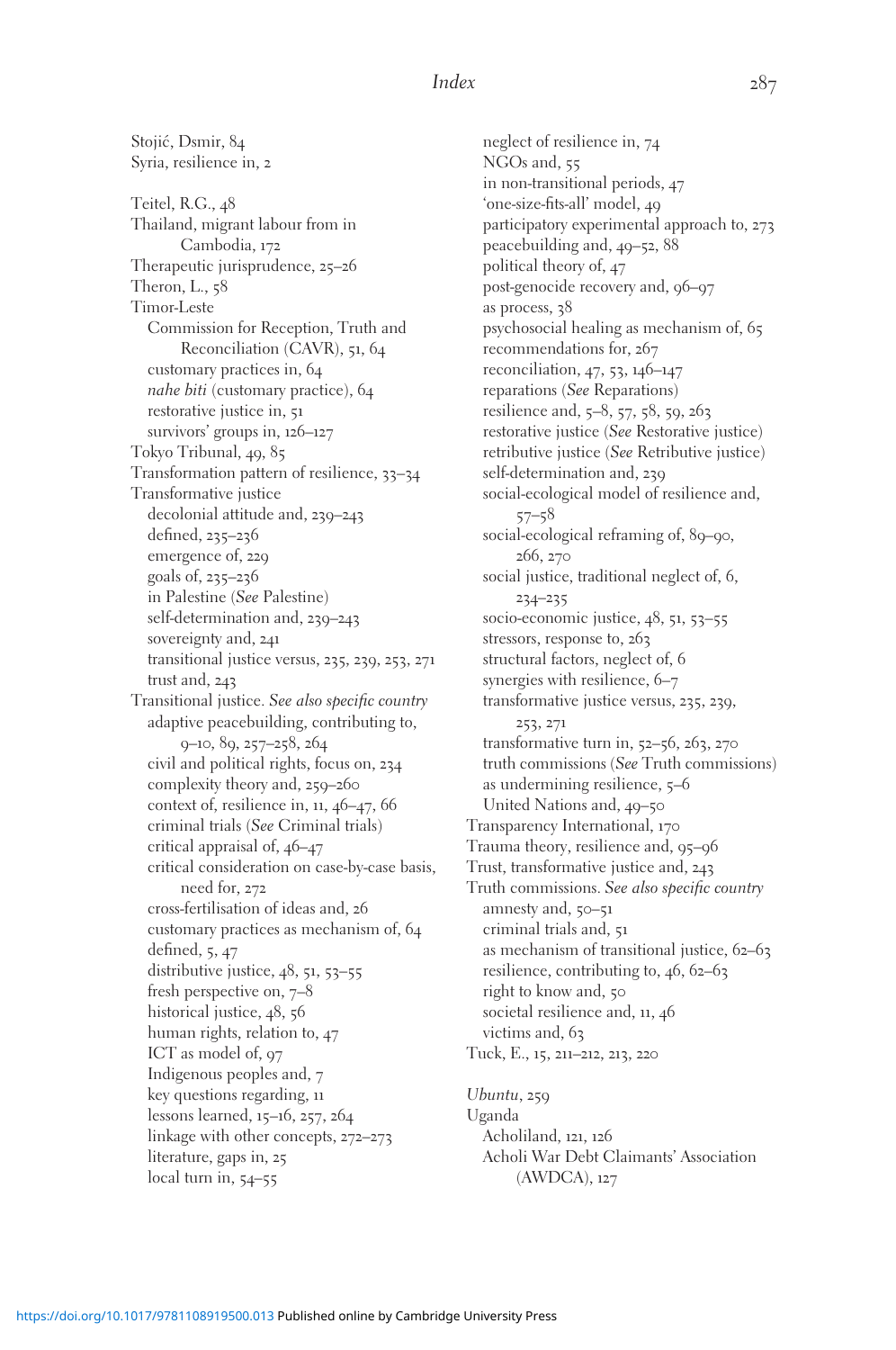Uganda (cont.) Agreement on Accountability and Reconciliation (AAR), 124 case studies generally, 3–4, 257 COVID-19 pandemic in, 119, 124 Ebola in, 119 fieldwork in, 122 ICC and, 124–125 International Crimes Division (ICD) of High Court of Uganda, 124 Juba peace talks, 124 Justice Law and Order Sector (JLOS), 124 local processes in, 125–126, 136–137, 138 Lord's Resistance Army (LRA), 119, 122–125 macro-level processes in, 125 methodology of study, 122 micro-level processes in, 125–126, 136–137, 138 Ministry of Justice, 124 multiplicity of processes in, 119–120, 124 NGOs in, 122, 125, 127 Northern Ugandan conflict, 119, 122–124 overview, 12–13, 121–122, 137–138 Peace and Recovery Development Plan (PRDP), 128 peacebuilding in, 124–126 Rwanda compared, 13 sexual violence in, 13, 123, 129, 133–134, 135–136 survivors' groups in bol cup (savings and farmers groups), 129 collective income-generating activities, 121, 127, 129, 135–136, 138, 264–265 local ownership and, 264–265 in Northern Uganda, 127–129 nurturing local ecology of resilience, 130–131 overview, 120–121, 126–127, 137–138 peer-to-peer support, 121, 127, 129, 131–134, 138, 264–265 religious groups, 127, 129 resilience in context of, 121 self-organisation and, 264-265 'survivor' versus 'victim', 120 Village Savings and Loan Associations (VSLA), 127, 129, 135, 264–265 transitional justice in, 124–126 Transitional Justice Working Group (TJWG), 124 Watya ki Gen, 129 Women's Advocacy Network (WAN), 129

'Unafraid replanting', 240 Ungar, M., 7, 10, 53, 57–58, 60, 62, 75, 95–96, 102, 182, 262, 263, 265, 268 Unintended consequences lessons learned, 267–269, 272 weakening of social ties as unintended consequence of transitional justice, 201–204, 206 United Kingdom Palestine and, 242 sexual violence committed by soldiers, 160 United Nations Children's Fund (UNICEF), 123 Declaration on the Rights of Indigenous Peoples, 32, 215–216 Food and Agriculture Organization (UNFAO), 194–195, 202–203 Historical Clarification Commission (CEH), 210 International Residual Mechanism for Criminal Tribunals, 113 Palestine and, 242 peacebuilding and, 8–9, 88–89 peacekeeping and, 105 Protection Force in Bosnia–Herzegovina (UNPROFOR), 83 reconciliation and, 53 Transitional Authority in Cambodia (UNTAC), 167, 169 transitional justice and, 5, 49–50 United States Black Lives Matter (BLM) movement, 247 Clean Air Act Amendments of 1990, 34 GenerationFIVE (NGO), 235–236 Great Depression in, 27 Hurricane Katrina, 32 Japanese Americans, internment of, 47 Palestine and, 242 police brutality in, 249 sexual violence committed by soldiers, 160 Vietnam War and, 166 Valent, P., 77–78 Valverde, E., 126 Vance–Owen Peace Plan, 74 Viaene, L., 215–216 Victims

ECCC, victim participation in, 63, 175–177 'survivor' versus 'victim', 120 truth commissions and, 63 Vietnam, invasion of Cambodia, 167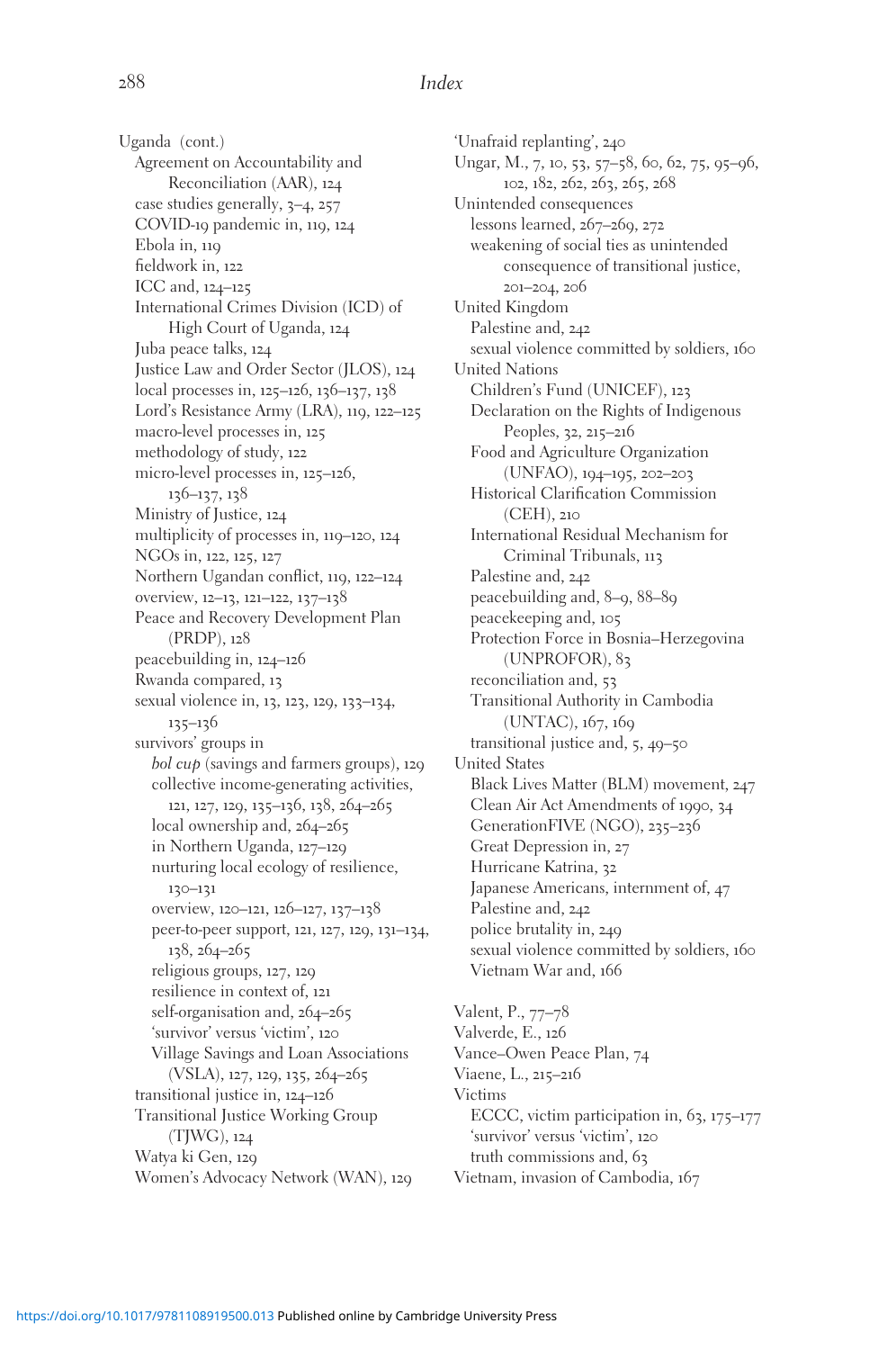Vietnam War, 166 The Voices of Women Persist in the Collective Memory of their Peoples: Continuum of Violences and Resistances in Women's Lives, Bodies and Territories, 219–220 Voronka, J., 2–3

Waldorf, L., 56 Walsh, F., 1 War crimes in international criminal law, 49 Warriors (television program), 90 Weber, S., 14, 265-266 West, C., 250

Whyte, K.P., 7 Wiebelhaus-Brahm, E., 5, 59, 61, 63 Williams, L., 127, 133 Williams, T., 13–14, 16, 270–271 Windle, G., 8 Winter, S., 47 Winton, M.A., 82-83 World Bank, 160

Xu, L., 1–2

Yang, K.W., 213 Yezidi people, 2